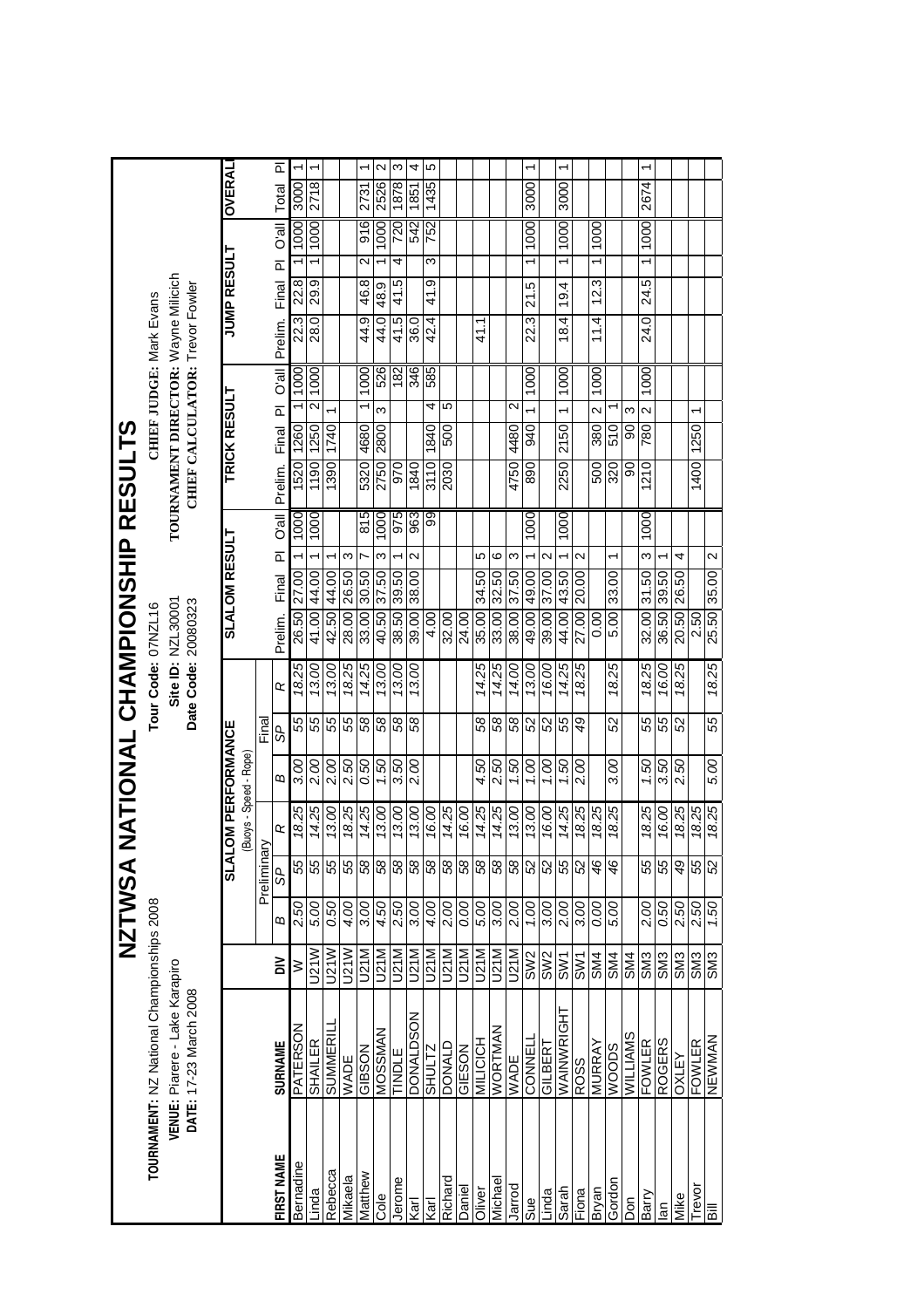|                |                        |                 |                     | <b>IVTS</b>              | <b>LOM PERFORMANCE</b> |      |             |       |             | <b>SLALOM RESULT</b> |                          |              | TRICK RESULT |       |                   |                | JUMP RESULT   |               |                         |       | <b>OVERAL</b> |                   |
|----------------|------------------------|-----------------|---------------------|--------------------------|------------------------|------|-------------|-------|-------------|----------------------|--------------------------|--------------|--------------|-------|-------------------|----------------|---------------|---------------|-------------------------|-------|---------------|-------------------|
|                |                        |                 |                     |                          | (Buoys - Speed - Rope  |      |             |       |             |                      |                          |              |              |       |                   |                |               |               |                         |       |               |                   |
|                |                        |                 |                     | Preliminary              |                        |      | Final       |       |             |                      |                          |              |              |       |                   |                |               |               |                         |       |               |                   |
| FIRST NAME     | <b>SURNAME</b>         | ă               | Б                   | SP                       | œ                      | ω    | SP          | œ     | Prelim.     | Final                | $\overline{\mathbf{a}}$  | <b>D'all</b> | Prelim.      | Final | PI O'all          |                | Prelim. Final |               | $\overline{\mathbf{a}}$ | Ule,O | Total         | ᇟ                 |
| John           | CONNEL                 | SM <sub>2</sub> | 5.00                | 55                       | 13.00                  | 2.50 | 55          | 13.00 | 41.00       | 38.50                | ω                        | 1000         | 2330         | 2970  |                   | 1000           | 34.2          | 38.7          |                         | 1000  | 2796          |                   |
| <b>Dennis</b>  | FALCONER               | SM <sub>2</sub> | 5.00                | 55                       | 14.25                  | 4.00 | 55          | 13.00 | 35.00       | 40.00                | 2                        | 976          | 840          | 740   | $\mathbf{\Omega}$ | 283            | 29.6          | 30.3          | 2                       | 613   | 1673          | $\mathbf{\Omega}$ |
| ⊽<br>≷         | <b>DONALDSON</b>       | SM <sub>2</sub> | 2.00                | 55                       | 14.25                  | 3.00 | 55          | 16.00 |             | 32.00 27.00          | თ                        | 780          | 870          | 710   | ო                 | 293            | 15.5          | $\frac{0}{2}$ |                         | 160   | 1075          | S                 |
| Anthony        | GILBERT                | SM <sub>2</sub> | 0.00                | 55                       | 16.00                  | 0.50 | 55          | 13.00 | 24.00       | 36.50                | N                        |              |              |       |                   |                |               |               |                         |       |               |                   |
| Mark           | EVANS                  | SM <sub>2</sub> | 3.25                | 55                       | 18.25                  |      |             |       | 21.25       |                      |                          |              |              |       |                   |                |               |               |                         |       |               |                   |
| Mark           | <b>O'CONNEL</b>        | SM <sub>2</sub> | 4.00                | 55                       | 16.00                  | 1.50 | 55          | 13.00 | 28.00       | 37.50                | 4                        |              |              |       |                   |                |               |               |                         |       |               |                   |
| $\overline{a}$ | BILL                   | SM <sub>2</sub> | 2.50                | S                        | 18.25                  |      |             |       | 2.50        |                      |                          |              |              |       |                   |                |               |               |                         |       |               |                   |
| Kevin          | <b>FIRTH</b>           | SM <sub>2</sub> | 2.00                | 55                       | 18.25                  |      |             |       | 20.00       |                      |                          |              |              |       |                   |                |               |               |                         |       |               |                   |
| Craig          | MOSSMAN                | SM <sub>2</sub> | 2.00                | 55                       | 13.00                  | 1.50 | 55          | 13.00 | 38.00       | 37.50                | 4                        |              |              |       |                   |                |               |               |                         |       |               |                   |
| Richard        | <b>ABOT</b><br>NOSTAVO | SM <sub>2</sub> | 3.00                | 55                       | 16.00                  | 0.50 | 55          | 16.00 | 27.00       | 24.50                | S                        |              |              |       |                   |                |               |               |                         |       |               |                   |
| John           |                        | SM <sub>2</sub> | 3.00                | 55                       | 14.25                  | 1.50 | 55          | 13.00 | 33.00       | 37.50                | 4                        |              |              |       |                   |                |               |               |                         |       |               |                   |
| David          | <b>BALDWIN</b>         | SM <sub>2</sub> | 4.00                | 55                       | 14.25                  | 0.50 | 55          | 13.00 | 34.00 36.50 |                      |                          |              |              |       |                   |                |               |               |                         |       |               |                   |
| Hank           | WORTMAN                | SM <sub>2</sub> | 2.00                | 55                       | 18.25                  |      |             |       | 20.00       |                      |                          |              |              |       |                   |                |               |               |                         |       |               |                   |
| Andrew         | SERVES                 | SM <sub>2</sub> | $\frac{2.25}{2.50}$ | 55                       | 12.00                  | 3.50 | 55          | 11.25 | 44.25       | 51.50                |                          |              |              |       |                   |                |               |               |                         |       |               |                   |
| <b>Ross</b>    | SCHULTZ                | SM <sub>1</sub> |                     | 52                       | 18.25                  | 001  | 8           | 18.25 | 14.50       | 13.00                | ဖ                        | 1000         | 940          | 880   | 2                 | 1000           | 13.4          | 15.7          |                         | 1000  | 2212          |                   |
| Allan          | <b>ROSS</b>            | <b>SM1</b>      | 2.50                | 55                       | 14.25                  | 0.50 | 55          | 14.25 | 32.50 30.50 |                      | 4                        |              |              |       |                   |                |               |               |                         |       |               |                   |
| Rodney         | <b>WADE</b>            | <b>SM1</b>      | 2.00                | 55                       | 13.00                  | 1.50 | 55          | 14.25 | 38.00 31.50 |                      | ო                        |              | 1070         | 1020  | ᡪ                 |                |               |               |                         |       |               |                   |
| Campbel        | MCCRACKEN              | <b>SM1</b>      | 2.50                | 55                       | 13.00                  | 1.50 | 55          | 12.00 | 38.50       | 43.50                | ۳                        |              |              |       |                   |                |               |               |                         |       |               |                   |
| Ron            | BAKKER                 | <b>EMS</b>      | 5.25                | 55                       | 16.00                  |      |             |       | 5.25        |                      |                          |              |              |       |                   |                |               |               |                         |       |               |                   |
| Steve          | KLEIN                  | <b>SM1</b>      | 3.50                | 55                       | 14.25                  | 4.50 | 55          | 14.25 | 33.50       | 34.50                | Ν                        |              |              |       |                   |                |               |               |                         |       |               |                   |
| Dave           | ORREL                  | <b>SM1</b>      | 3.00                | 52                       | 18.25                  | 097  | 55          | 18.25 | 15.00       | 19.50                | 5                        |              |              |       |                   |                |               |               |                         |       |               |                   |
| Dave           |                        | <b>SM</b>       | 2.50                | 49                       | 18.25                  |      |             |       | 8.50        |                      |                          |              |              |       |                   |                |               |               |                         |       |               |                   |
| -ander         | <b>WADE</b>            | ශ               | 2.50                | 49                       | 23.00                  | 3.50 | \$          | 23.00 | 50.50       | 51.50                | ↽                        | 1000         | 1110         | 1120  |                   | 1000           |               |               |                         |       | 2000          | ↽                 |
| EMMA           | <b>DOIG</b>            | යි              | 2.00                | $\partial^2$             | 23.00                  | 2.00 | $\sigma$    | 23.00 | 32.00       | 32.00                | ო                        | 621          | 140          | 240   | Ν                 | 214            |               |               |                         |       | 836           | $\mathbf{\Omega}$ |
| さ<br>Nick      | SPITTLEHOUSE           | ය               | 1.00                | db                       | 23.00                  | 0.50 | $\tilde{s}$ | 23.00 | 31.00       | 0.50                 | 5                        | 602          | $40 \,$      |       |                   | 36             |               |               |                         |       | 638           | ω                 |
| George         | <b>DONALDSON</b>       | 3               | 2.00                | $\tilde{s}$              | 23.00                  |      |             |       | 14.00       |                      |                          | 272          | 60           | 0     |                   | 54             |               |               |                         |       | 325           | 4                 |
| Hugh           | <b>DONALDSON</b>       | ශි              | 2.50                | 25                       | 23.00                  |      |             |       | 2.50        |                      |                          | 49           | 60           | 80    | ო                 | $\overline{r}$ |               |               |                         |       | 120           | မ                 |
| Anna           | <b>DOIG</b>            | ಸಿ ವ            | $\frac{1.50}{4.00}$ | $\overline{\mathcal{E}}$ | 23.00                  | 2.00 | 46          | 23.00 | 25.50       | 44.00                | $\scriptstyle\mathtt{N}$ |              |              |       |                   |                |               |               |                         |       |               |                   |
| Jake           | WELLER                 |                 |                     | $\overline{s}$           | 23.00                  | 2.00 | 34          | 23.00 | 16.00       | 20.00                | 4                        | 388          | 0            |       |                   |                |               |               |                         |       |               |                   |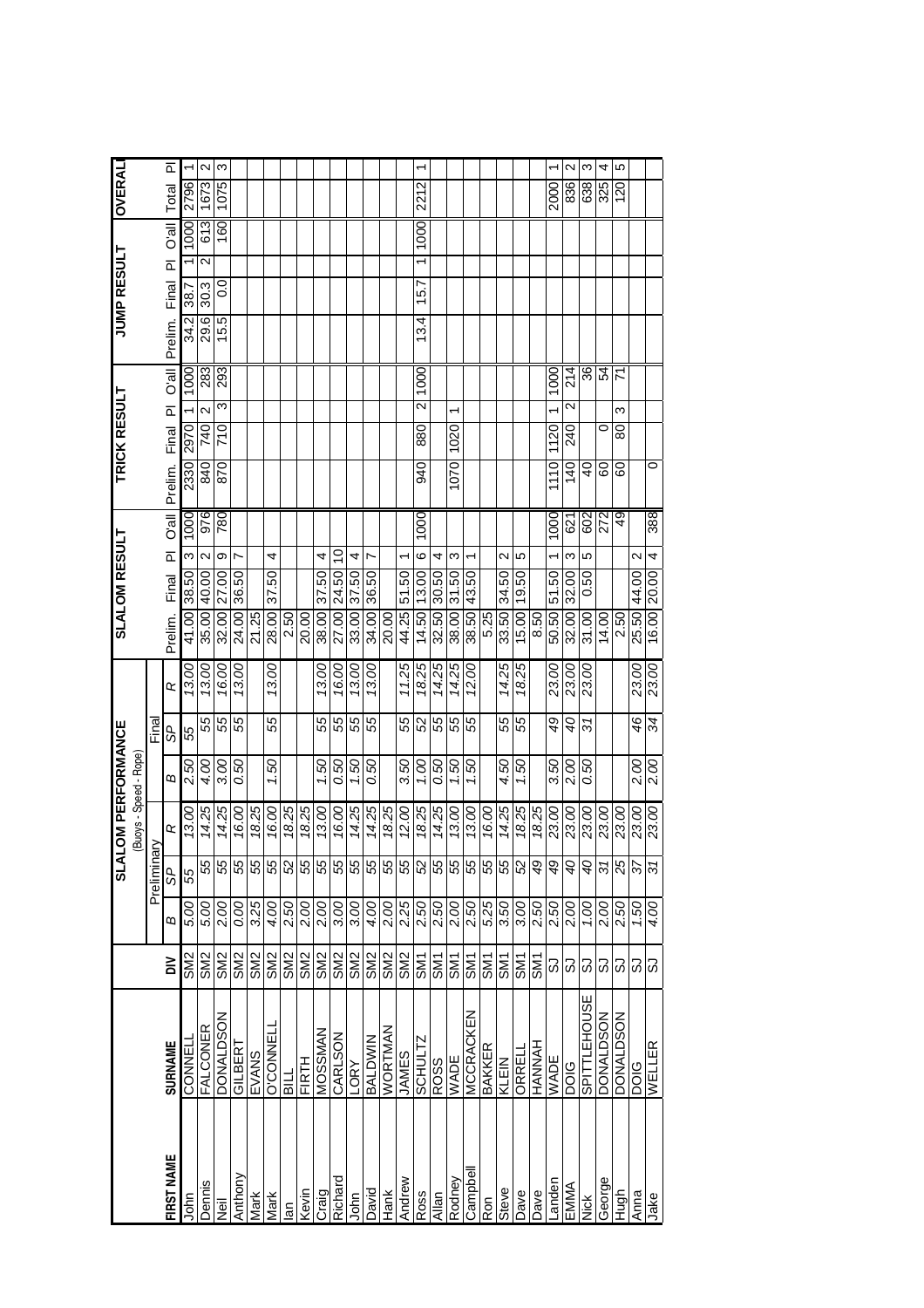|                 |                           |      | <b>IAJS</b>                                  | <b>LOM PERFORMANCE</b> |             |        |       |         | <b>SLALOM RESULT</b> |                                                                                                                                                                         |                                                                                                                                    | <b>TRICK RESULT</b>                                                    |                                                                                                        |                                                                                                   |                                                                                                                              | JUMP RESULT                                                             |                                                                                                                         |                                                                                              | <b>OVERALI</b> |                   |
|-----------------|---------------------------|------|----------------------------------------------|------------------------|-------------|--------|-------|---------|----------------------|-------------------------------------------------------------------------------------------------------------------------------------------------------------------------|------------------------------------------------------------------------------------------------------------------------------------|------------------------------------------------------------------------|--------------------------------------------------------------------------------------------------------|---------------------------------------------------------------------------------------------------|------------------------------------------------------------------------------------------------------------------------------|-------------------------------------------------------------------------|-------------------------------------------------------------------------------------------------------------------------|----------------------------------------------------------------------------------------------|----------------|-------------------|
|                 |                           |      |                                              |                        |             |        |       |         |                      |                                                                                                                                                                         |                                                                                                                                    |                                                                        |                                                                                                        |                                                                                                   |                                                                                                                              |                                                                         |                                                                                                                         |                                                                                              |                |                   |
|                 |                           |      |                                              | (Buoys - Speed - Rope  |             |        |       |         |                      |                                                                                                                                                                         |                                                                                                                                    |                                                                        |                                                                                                        |                                                                                                   |                                                                                                                              |                                                                         |                                                                                                                         |                                                                                              |                |                   |
|                 |                           |      |                                              |                        |             |        |       |         |                      |                                                                                                                                                                         |                                                                                                                                    |                                                                        |                                                                                                        |                                                                                                   |                                                                                                                              |                                                                         |                                                                                                                         |                                                                                              |                |                   |
|                 | $\geq$                    | Б    | SP                                           | œ                      | Б           | S<br>S | œ     | Prelim. |                      |                                                                                                                                                                         |                                                                                                                                    |                                                                        |                                                                                                        |                                                                                                   |                                                                                                                              |                                                                         | $\overline{\Omega}$                                                                                                     | <b>IIP</b> <sub>0</sub>                                                                      | Total          | ō                 |
| GILBERT         | కె                        | 0.50 | 55                                           | 11.25                  | 0.50        | 55     | 12.00 |         |                      |                                                                                                                                                                         |                                                                                                                                    |                                                                        |                                                                                                        |                                                                                                   |                                                                                                                              |                                                                         |                                                                                                                         |                                                                                              |                |                   |
| <b>SUMMERI</b>  | δ                         | 1.25 | 55                                           | 13.00                  | 2.00        | 55     | 13.00 | 19.25   |                      |                                                                                                                                                                         |                                                                                                                                    |                                                                        |                                                                                                        |                                                                                                   |                                                                                                                              |                                                                         |                                                                                                                         |                                                                                              |                |                   |
| ATKINSON        | š                         | 0.50 | 55                                           | 13.00                  |             |        |       | 18.50   |                      |                                                                                                                                                                         |                                                                                                                                    |                                                                        |                                                                                                        |                                                                                                   |                                                                                                                              |                                                                         |                                                                                                                         |                                                                                              |                |                   |
| METCALFE        | $\geqslant$               | 2.50 | 55                                           | 12.00                  | 5.00        | 55     | 12.00 | 26.50   |                      |                                                                                                                                                                         |                                                                                                                                    |                                                                        |                                                                                                        |                                                                                                   |                                                                                                                              |                                                                         |                                                                                                                         |                                                                                              |                |                   |
| <b>O'CONNEL</b> | š                         |      |                                              |                        |             |        |       |         |                      |                                                                                                                                                                         |                                                                                                                                    |                                                                        |                                                                                                        |                                                                                                   |                                                                                                                              |                                                                         |                                                                                                                         |                                                                                              |                |                   |
| HANNAH          | $\geqslant$               |      |                                              |                        |             |        |       |         |                      |                                                                                                                                                                         |                                                                                                                                    |                                                                        |                                                                                                        |                                                                                                   |                                                                                                                              |                                                                         |                                                                                                                         |                                                                                              |                |                   |
| DE LACEY        | $\geqslant$               |      |                                              |                        |             |        |       |         |                      |                                                                                                                                                                         |                                                                                                                                    |                                                                        |                                                                                                        |                                                                                                   |                                                                                                                              |                                                                         |                                                                                                                         |                                                                                              |                |                   |
| DONALD          | $\geqslant$               |      |                                              |                        |             |        |       |         |                      |                                                                                                                                                                         |                                                                                                                                    |                                                                        |                                                                                                        |                                                                                                   |                                                                                                                              |                                                                         | $\mathbf{\Omega}$                                                                                                       |                                                                                              |                |                   |
| HVNNV<br>H      | $\geqslant$               |      |                                              |                        |             |        |       |         |                      |                                                                                                                                                                         |                                                                                                                                    |                                                                        |                                                                                                        |                                                                                                   |                                                                                                                              |                                                                         |                                                                                                                         |                                                                                              |                |                   |
| <b>GILBERT</b>  | ŠΣ                        | 2.00 | 58                                           | 11.25                  | 1.50        | 89     | 11.25 | 32.00   |                      |                                                                                                                                                                         |                                                                                                                                    |                                                                        |                                                                                                        |                                                                                                   |                                                                                                                              |                                                                         | ω                                                                                                                       | 890                                                                                          | 2690           |                   |
| ATKINSON        | ŠΣ                        | 1.25 | 58                                           | 11.25                  | 4.50        | 58     | 12.00 |         |                      |                                                                                                                                                                         |                                                                                                                                    |                                                                        |                                                                                                        |                                                                                                   |                                                                                                                              |                                                                         | 2                                                                                                                       | 994                                                                                          | 2629           | $\sim$            |
| <b>A37XO</b>    | $\mathsf{M}^{\mathsf{D}}$ | 3.50 | 58                                           | 12.00                  | 5.00        | 8      | 12.00 | 27.50   |                      |                                                                                                                                                                         |                                                                                                                                    |                                                                        |                                                                                                        |                                                                                                   |                                                                                                                              |                                                                         |                                                                                                                         | 1000                                                                                         | 2550           | ო                 |
| EVANS           | ŠΣ                        | 1.50 | 58                                           | 12.00                  |             |        |       | 25.50   |                      |                                                                                                                                                                         |                                                                                                                                    |                                                                        |                                                                                                        |                                                                                                   |                                                                                                                              |                                                                         |                                                                                                                         | 820                                                                                          | 2312           | 4                 |
| MCMILLAN        | <b>NO</b>                 | 2.00 | 58                                           | 13.00                  |             |        |       | 20.00   |                      |                                                                                                                                                                         |                                                                                                                                    |                                                                        |                                                                                                        |                                                                                                   |                                                                                                                              |                                                                         |                                                                                                                         | 735                                                                                          | 2196           | 5                 |
| DONALD          | ŠΣ                        |      | 58                                           | 12.00                  |             |        |       | 25.50   |                      |                                                                                                                                                                         |                                                                                                                                    |                                                                        |                                                                                                        |                                                                                                   |                                                                                                                              |                                                                         | 4                                                                                                                       | 880                                                                                          | 1952           | ဖ                 |
| <b>MILICICH</b> | $\mathsf{M}_{\mathsf{O}}$ |      | 58                                           | 11.25                  | 00          | 89     | 12.00 |         |                      |                                                                                                                                                                         |                                                                                                                                    |                                                                        |                                                                                                        |                                                                                                   |                                                                                                                              |                                                                         |                                                                                                                         |                                                                                              |                |                   |
| LARKIN          | ŠΣ                        | 4.00 |                                              | 10.75                  | 2.00        | 89     | 10.75 |         |                      |                                                                                                                                                                         |                                                                                                                                    |                                                                        |                                                                                                        |                                                                                                   |                                                                                                                              |                                                                         |                                                                                                                         |                                                                                              |                |                   |
| COCKERAM        | $\mathsf{M}^{\mathsf{D}}$ |      | 58                                           | 11.25                  | 00.r        | 89     | 10.75 | 34.00   |                      |                                                                                                                                                                         |                                                                                                                                    |                                                                        |                                                                                                        |                                                                                                   |                                                                                                                              |                                                                         |                                                                                                                         |                                                                                              |                |                   |
| <b>MCFADDEN</b> | ŠΣ                        |      |                                              |                        |             |        |       |         |                      |                                                                                                                                                                         |                                                                                                                                    |                                                                        |                                                                                                        |                                                                                                   |                                                                                                                              |                                                                         | 5                                                                                                                       |                                                                                              |                |                   |
| WILLIAMS        | Σ                         | 3.00 | 58                                           | 16.00                  | 2.50        | 58     | 16.00 |         |                      |                                                                                                                                                                         |                                                                                                                                    |                                                                        |                                                                                                        |                                                                                                   |                                                                                                                              |                                                                         |                                                                                                                         | 1000                                                                                         | 2673           |                   |
| <b>WILLIAMS</b> | Σ                         | 4.00 | 58                                           | 14.25                  | 4.00        | 8      | 14.25 |         |                      |                                                                                                                                                                         |                                                                                                                                    |                                                                        |                                                                                                        |                                                                                                   |                                                                                                                              |                                                                         | $\mathbf{\Omega}$                                                                                                       | 652                                                                                          | 2253           | $\mathbf{\Omega}$ |
| WRIGHT          | ⋝                         | 00   | 58                                           | 12.00                  | 3.50        | 89     | 13.00 | 49.00   |                      |                                                                                                                                                                         |                                                                                                                                    |                                                                        |                                                                                                        |                                                                                                   |                                                                                                                              |                                                                         |                                                                                                                         |                                                                                              |                |                   |
| <b>BIRKS</b>    | ⋝                         |      | 58                                           | 16.00                  | 3.00        | 89     | 18.25 | 30.50   |                      |                                                                                                                                                                         |                                                                                                                                    |                                                                        |                                                                                                        |                                                                                                   |                                                                                                                              |                                                                         |                                                                                                                         |                                                                                              |                |                   |
| FOWLER          | Σ                         |      | 55                                           | 18.25                  |             |        |       | 20.50   |                      |                                                                                                                                                                         |                                                                                                                                    |                                                                        |                                                                                                        |                                                                                                   |                                                                                                                              |                                                                         | ω                                                                                                                       |                                                                                              |                |                   |
| <b>O'CONNEL</b> | ട്ട                       | 0.00 | 52                                           | 14.25                  | 1.50        | 8      | 16.00 | 48.00   |                      |                                                                                                                                                                         |                                                                                                                                    |                                                                        |                                                                                                        |                                                                                                   |                                                                                                                              |                                                                         |                                                                                                                         |                                                                                              |                | $\overline{ }$    |
|                 | <b>SURNAME</b>            |      | $\frac{20}{1.50}$<br>$rac{50}{2.50}$<br>4.00 | 58                     | Preliminary |        | Final |         |                      | 43.50<br>30.50 24.50<br>40.00 38.00<br>40.00 40.00<br>29.00<br>31.25 28.50<br>31.00 25.00<br>33.00 32.50<br>45.50<br>27.00<br>31.50<br>29.00<br>37.00<br>20.00<br>Final | $\overline{\Omega}$<br>$\sim$<br>$\mathbf{\sim}$<br>ω<br>ω<br>4<br>$\mathbf{\Omega}$<br>$\mathbf{\Omega}$<br>ю<br>ဖ<br>ო<br>4<br>۳ | 932<br>906<br>625<br>825<br>797<br>1000<br>797<br>1000<br>O'all<br>577 | 2830<br>2220<br>5470<br>2600<br>5620<br>1780<br>6580<br>6320<br>4080<br>5430<br>850<br>2860<br>Prelim. | 2600 2820<br>5400<br>2430<br>2120<br>3200<br>4040<br>6110<br>Final<br>5360<br>2620<br>5620<br>580 | $\overline{\phantom{0}}$<br>$\mathbf{\Omega}$<br>4<br>$\mathbf{\Omega}$<br>$\overline{\Omega}$<br>ᡪ<br>ო<br>$\sim$<br>ω<br>ო | 1000<br>854<br>825<br>854<br>435<br>lle,O<br>1000<br>784<br>1000<br>960 | 54.8<br>42.6<br>48.9<br>50.3<br>30.8<br>19.3<br>55.3<br>29.2<br>51.0<br>48.3<br>45.6<br>36.0<br>Prelim.<br>33.1<br>52.1 | 30.8<br>5.5<br>50.2<br>21.0<br>53.2<br>Final<br>32.7<br>56.7<br>52.9<br>33.1<br>44.7<br>36.1 | 1000           | 2932              |